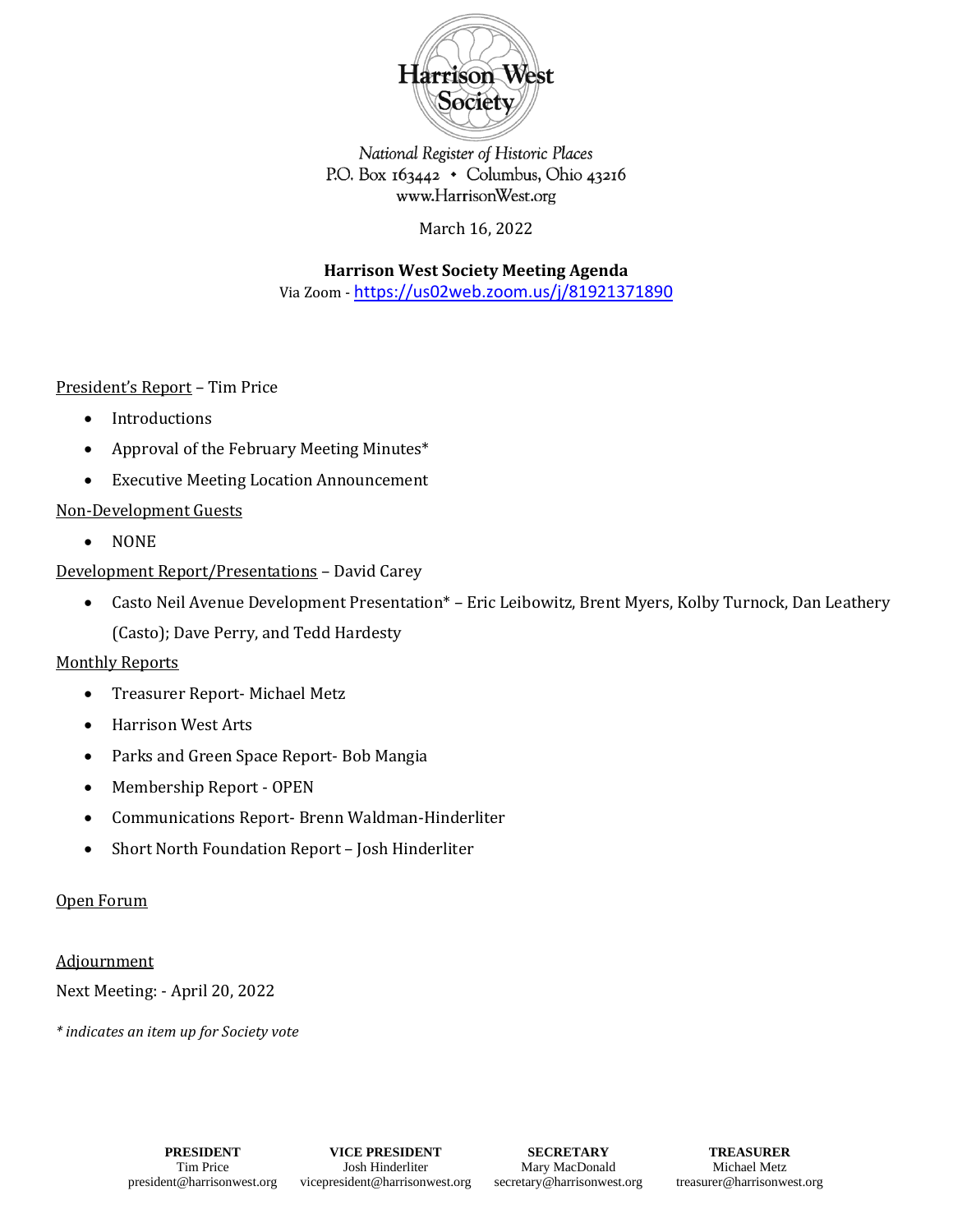### **Harrison West Society Meeting ~ February 16, 2022**

**Meeting** called to order at 7:0 PM on Zoom **Quorum** present **Presiding**: Tim Price, President.

**Minutes: Motion to approve January minutes by B. Waldmann-Hinderliter seconded M. Metz by PASSED.** 

**Development**: 777 Neil Ave. Eric Leibowitz w/Casto. Dave Perry, consultant on zoning for Casto, rezoning of 5 acre plot from C3 to AR3 for the west half of the site, allows specific commitments to be made with a site plan and variances applicable to commercial. Site cleared, east half re-developed with two commercial buildings on east side, 222 residential units and structured parking on west side. Variances (10 total): Commercial:

- Screening between commercial/residential no screening for internal property line
- Complies w/parking but use some parking w/in residential that will be available in structured
- Loading space variance for commercial spaces loading areas but not space specs
- Front Neil Ave. to 10' on Buttles and 10/ set back on Neil
- Other forward to Neil at 10' setback and south side adjacent to Collins
- AR3 variances
	- o Shared parking residential/commercial w/in AR3 area
	- o Reduce parking setback lines
	- o Reducing multi-family building coverage of 50%
	- o Building setbacks
	- o Minimum side and rear yard

Eric overview of design: plan close to what they believe they can execute, very important to surrounding communities and Casto. Spent time on design that fit w/in the community. Guardrails they have to work w/in. Unfortunately not a blank slate (CVS conditions as existing tenant). 2 retail 13K SF CVS, 20K SF on SE corner, 124 parking spaces for retail, 220 w/307 spaces in structured garage. CVS controls: drive-thru, surface parking between buildings, single story element. Contingent understanding for building A, can't share user or use but believe community would be excited about it. Re: CVS elevations: all comments noted previously, reinforced by HWS Exec recently: to suburban, bland, etc. Shared w/CVS team. No definitive feedback today.

Tedd Hardesty: create comfortable, walkable environment, vs. existing large surface parking lot and suburban retail center facing the east. Existing trees, and tree lawns important and will be complemented with additional trees. Placement of buildings come to street in a way that other local architecture does. Neil Ave. is NOT High St.: modest setback consistent w/other. Building A + B with surface parking in between. Masonry wall connected to retail buildings to provide screening of parking, entry plazas and corners provide walkability and approachability. Service area has heavy evergreen screening on Buttles and masonry wall/plants on Collins. Window to get this off ground.

JHinderliter: architectural structure aesthetic has been updated, but still feels like a suburban design that doesn't fit the nature of the neighborhood. Hard to embrace project w/o knowing more about what Building A will become.

Eric: CVS, heard and communicated to them. Bldg A = single user, overhead door to facilitate interaction w/Neil. Using landscape to help urbanize the site. 1 level underground parking won't be seen from outside street.

Will CVS meet w/neighborhood leaders? No. Strong feedback provided.

If only 1 story why not facing Neil Ave? Front door position tenant-driven.

Seems like bldg. setback less than needed for mature trees. Code requirements for additional trees, exceeding those. Setback is a hybrid; pick up on character and rhythm of homes on Neil; w/in public ROW: large shade trees, specific type not selected, hardy shade trees (maples, oak, elm)

Ben Goodman: requested variances seem supportable for urban area, commercial outbuildings: architecture not great, shallow setback can create streetscape corridor, bocce court feel,

Impact construction will have on the area. Westminster-Thurber having much more impact than promised. Timeline for project? Eric: traffic study being updated w/city. Construction conditional upon CVS remaining open until new store is built, maintain access from Buttles + Collins throughout.

Timeline: roughly end of year sitework started; opening date new CVS summer 2023. Residential and building A (dependent upon structured parking) working to understand.